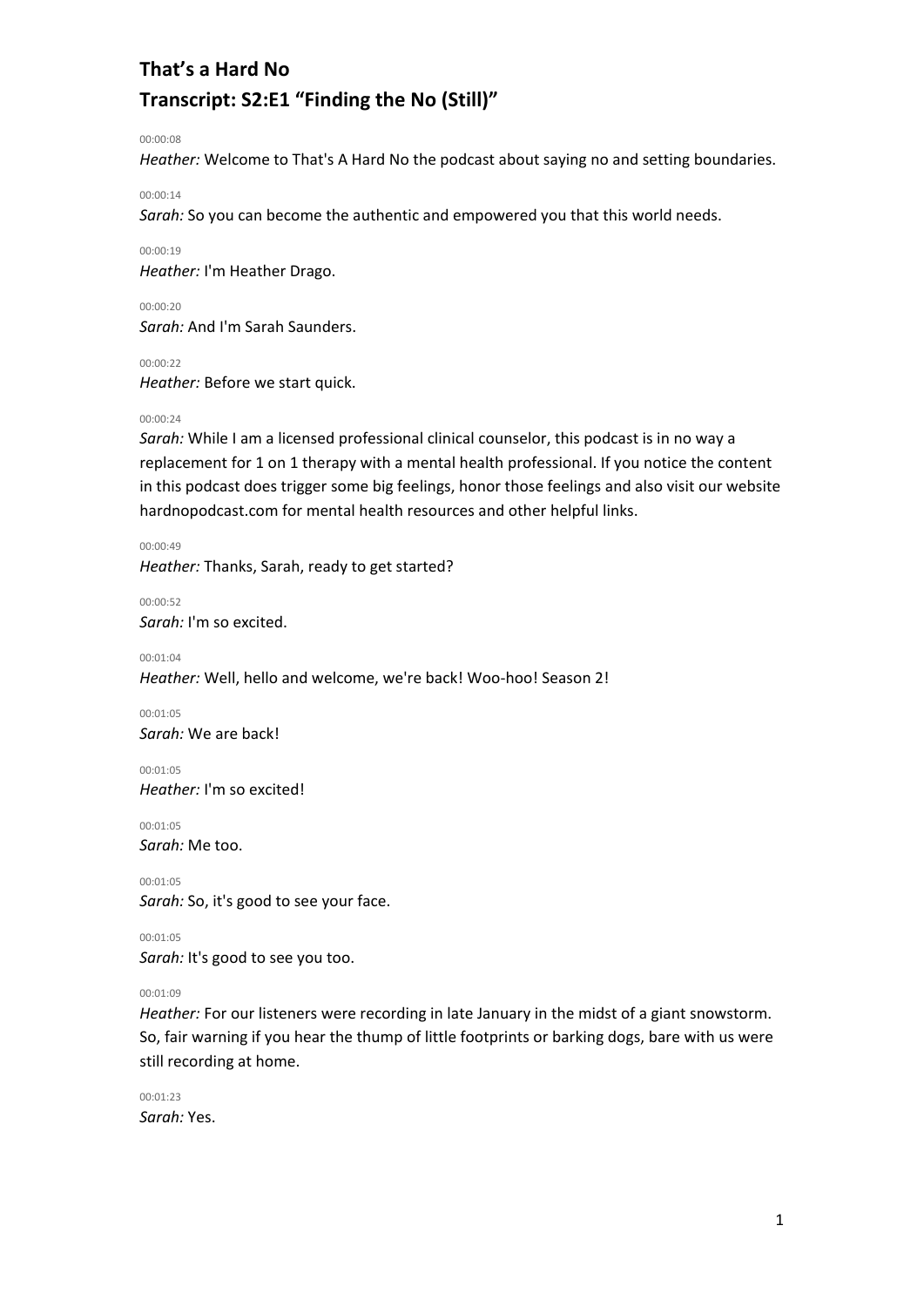## 00:01:24

*Heather:* And for those of you who are new to podcast, let's reintroduce ourselves, Sarah, and help everybody why we're here.

### 00:01:30

*Sarah:* Absolutely, I'd love that. Heather, why don't you start?

### 00:01:33

*Heather:* So I'm Heather Drago, i am 52 years old. I'm a mom of two adult children, I'm a business owner, I'm a recent cancer survivor and my company. Clever Girl Marketing, located here in the Cleveland area, serves businesses and nonprofits of all sizes and we do all kinds of things like really cool websites and social media marketing and all kinds of stuff. I'm also a trained fine artist, went to art school. I'm actually an art school dropout and currently paying for my daughter to go to that same school and she will not drop out, let me tell you. and I guess that's about it. We can get into the podcast stuff later, but let's hear about you, Sarah.

## 00:02:12

*Sarah:* Absolutely, for those of you that may not know, I am a licensed professional clinical counselor. I own a private practice called Purposeful Growth and Wellness, which I do have a brick-and-mortar office which, funny enough, a week before the stay-at-home order went into effect, I had signed papers for the actual physical space.

#### 00:02:35

*Heather:* Murphy's law.

#### 00:02:36

*Sarah:* Yes, and we finally opened for in person sessions in May of 2021. However, I still offer a hybrid model, so I do virtual nd in person. So in addition to being a business owner, a mental health professional, I'm a mom of three little boys, Beckham is four, Anderson is three, Tristan just turned 19 months and when we recorded the first podcast, season one, he was 11 weeks, and so, yeah, now he is 19 months and I am expecting baby number four in March. So yeah, I'm eight months pregnant and I'm a wife to my wonderful husband, Justin. We actually recently moved to Hudson, Ohio. If any of you are familiar, we built a home and yeah, pretty much sums up me.

#### 00:03:39

*Heather:* So you're pretty much kicking your feet up, doing nothing.

#### 00:03:43

*Sarah:* Yeah, so much free time I like don't even know what to do with it! Which is why we're on Season 2!

#### 00:03:48

*Heather:* Of course, we added one more thing to both our plates. Yeah, yeah.

#### 00:03:52

*Sarah:* Exactly.

#### 00:03:52

*Heather:* So this podcast, if you couldn't tell from the name, is about learning to say no and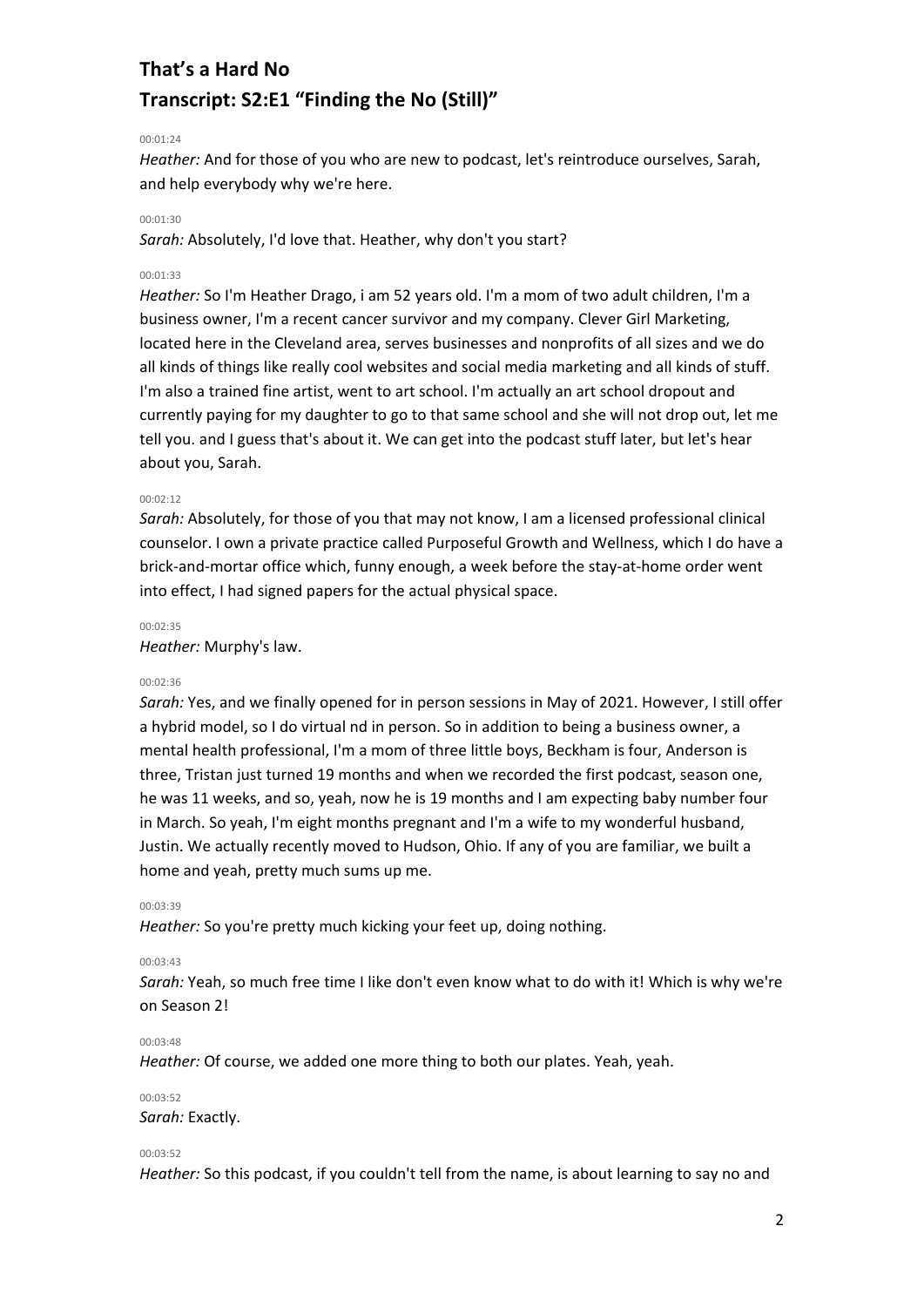why it's so damned hard to do, for most of us, how we can learn to overcome that, how we can retain our brains to not feel guilty or negative about it, how to stand-up for ourselves, how to, you know, be comfortable with feeling uncomfortable sometimes.

### 00:04:18

*Sarah:* Absolutely, and Heather, I definitely want you to share kind of where this all originated, I do think that it's really important listeners, we want you to understand it's not just about saying 'no', it's saying 'no' to allow for more yes' in your life, and so, as a mental health professional spending hours and hours and hours in therapy, meeting with just a spectrum of different people, oftentimes, the underlying issue that people are facing are lack of boundaries, and it's important to also recognize that boundary setting is actually a skill, and so if you struggle with this, you are not alone

#### 00:05:07

### *Heather:* Right.

### 00:05:07

*Sarah:* This podcast is going to help you exercise those muscles, strengthen that ability to set healthy boundaries, because there's also this very negative connotation with boundary setting. People feel that it's like this hard-line in the sand, and that's not it. We want to empower people of all ages to be able to set healthy boundaries so that they can have the healthiest relationships that they can in their lives.

#### 00:05:42

*Heather:* Yeah, and and honestly, this is something you and I are working on each personally, this is just because we've done this broadcast for a season already, just because you're a mental health professional. That doesn't mean you know we've licked it. It's an ongoing process. As we progress, we'll come as we are and we struggle with things. I mean, just yesterday I was having a conversation with someone and they pointed out I wasn't setting a boundary and taking care of myself and I was like, oh, oh right, okay. So so you know, this is a safe space where we can all kind of freely talk about those things and share with each other and learn from each other.

### 00:06:18

*Sarah:* Absolutely and I joke, but I am human first.

# 00:06:21 *Heather:* Right.

#### 00:06:22

*Sarah:* Therapist second, and so I also want to offer, you know, struggles that I'm going through, things that I'm hearing in my therapeutic space, but then also authentic language and dialogue around what it is to be human and regardless i f we have this, you know, heavy toolbox of all of these tools, there are times in our life that it is really difficult to utilize those skills. And so also offering ourself grace and self compassion and just learning how to forgive ourself and navigate through whatever season we're going through.

#### 00:07:01

*Heather:* So let's talk about how we started this thing, because we're a couple of crazy ladies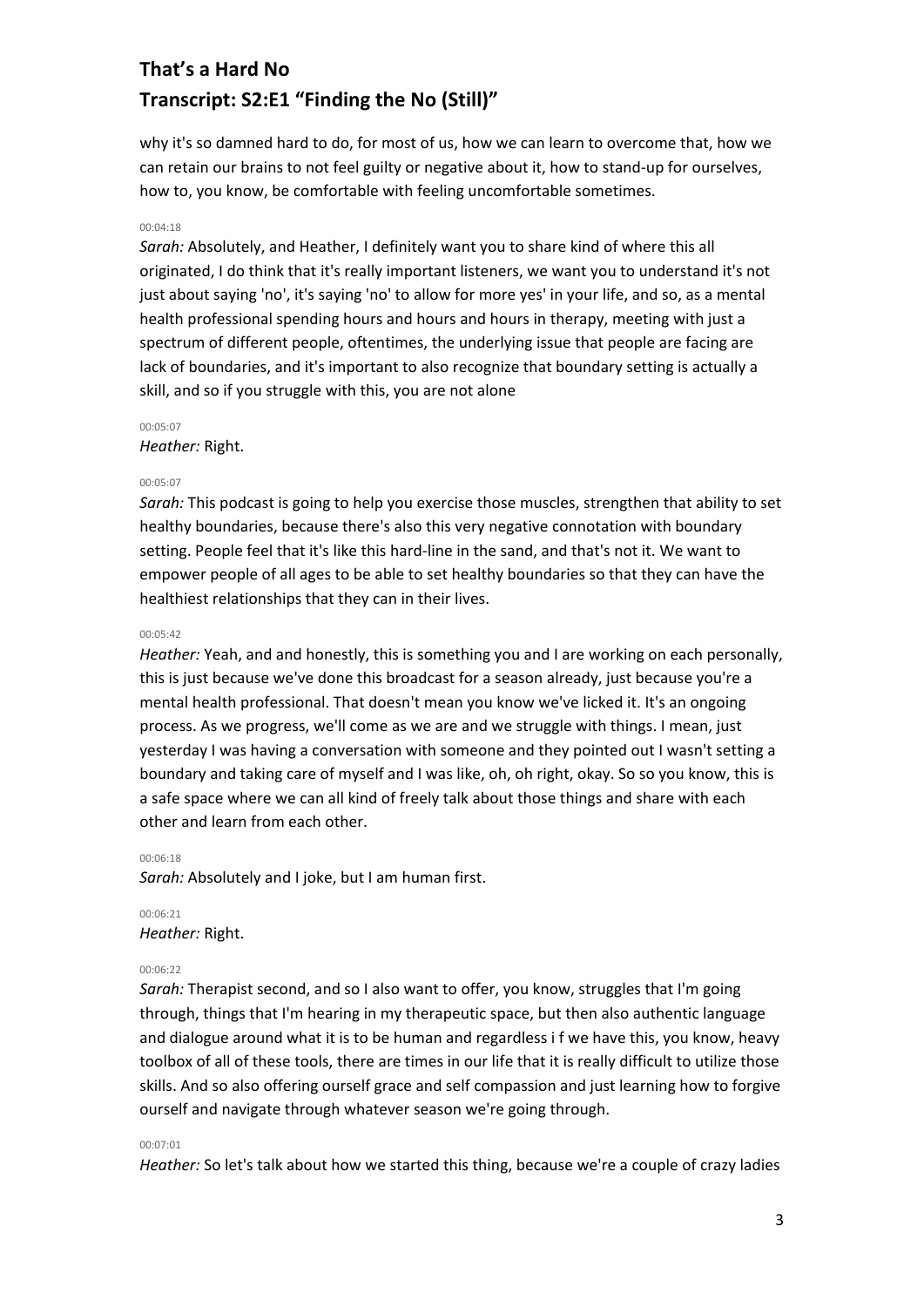who just said let's add a second job, on top of everything else we're doing. I'm just going to briefly kind of revisit how this all started. But if you want to hear more detail, you can always go back to our pilot episode, where I spend a lot of time kind of explaining the journey, but I'll briefly touch on it here. So in 2018 my little business was growing exponentially and we were saying yes, yes, yes to a whole lot of projects that we maybe shouldn't have, and at the same time there was a family crisis going on, there was a fire and at my mom's house and a family member was severely injured, and there was just a lot going on all at once and partially because I took my eye off the ball, because I was distracted by the family issues, but also because I was afraid to say no to people. We took on way too much and at the end of the year I was burned-out I was evaluating financials and realized I'd paid everyone in my company more than I paid myself, even though we made more money than ever, I spent more money than ever. It just didn't pay off for the bottom line and I ended up finishing up the year with a whole bunch of bigger problems on my plate than I started at the beginning of the year, because I didn't say no. So I really had to rethink. You know what am I doing? What am I? Why am I doing this to myself? What is the goal of my company? Why, you know, what do I want? So, once I identified that everything stemmed from my inability to deal with confrontation, being uncomfortable, feeling awkward, saying no to people, even looking back in my personal life, like I need to learn to say no. So the beginning of 2019, I decided to challenge myself to say no to one thing every day, and it could be a very small thing, like not answering an email or not picking up the phone to a big thing. I fired a client, stopped hiring certain contractors, I turned down new business that wasn't a good fit, which was scary to do. But every single day I found one thing, I called it finding the 'no', and I kept track of it and I took note of how I felt when I did it. And at the beginning of the year I felt really terrible. I felt it was like like literally anxiety inducing, you know, like panicky feeling, and it took me a while to really even get in the swing of doing that, even though it was a stated challenge, and so at the end of 2019, I decided that I wasn't done and I said: ok, 2020 is going to be no 2.0. And right after that I got diagnosed with cancer and a pandemic hit. One client joked it was like I was taking a graduate study course in saying no, because all of a sudden I had even more boundaries to navigate and it really just became a major focus and I kind of felt a little more liberated and a little more empowered and I started to see my business turn around. I started feel my physical health turn around because I was really really setting boundaries in order to take care of myself for the first time in a long time, and then, you know, we got challenged to start a podcast and I reached out to you and you took up the challenge and said: yeah, let's do it.

#### 00:10:24

*Sarah:* Yes, well, thank you again for sharing your story, because I've heard it so many times, but honestly it resonates so well with me, with so many other people and just hearing that whole idea that this word, exercising the ability to say no, was then trickling into so many other areas of our life. It's just so powerful, it's so interesting you guys, because so I was seven weeks postpartum when Heather had asked me about this. And if you go back to season one and our first pilot episode, I kind of talk more about this that you can go back and listen. But basically I got this email. It was late at night, it was like two in the morning. I was breastfeeding Tristan, who is now 19 months, and I had on my vision board for a while that I wanted to do a podcast. However, I had a lot of, I call it, impostor syndrome. I did a lot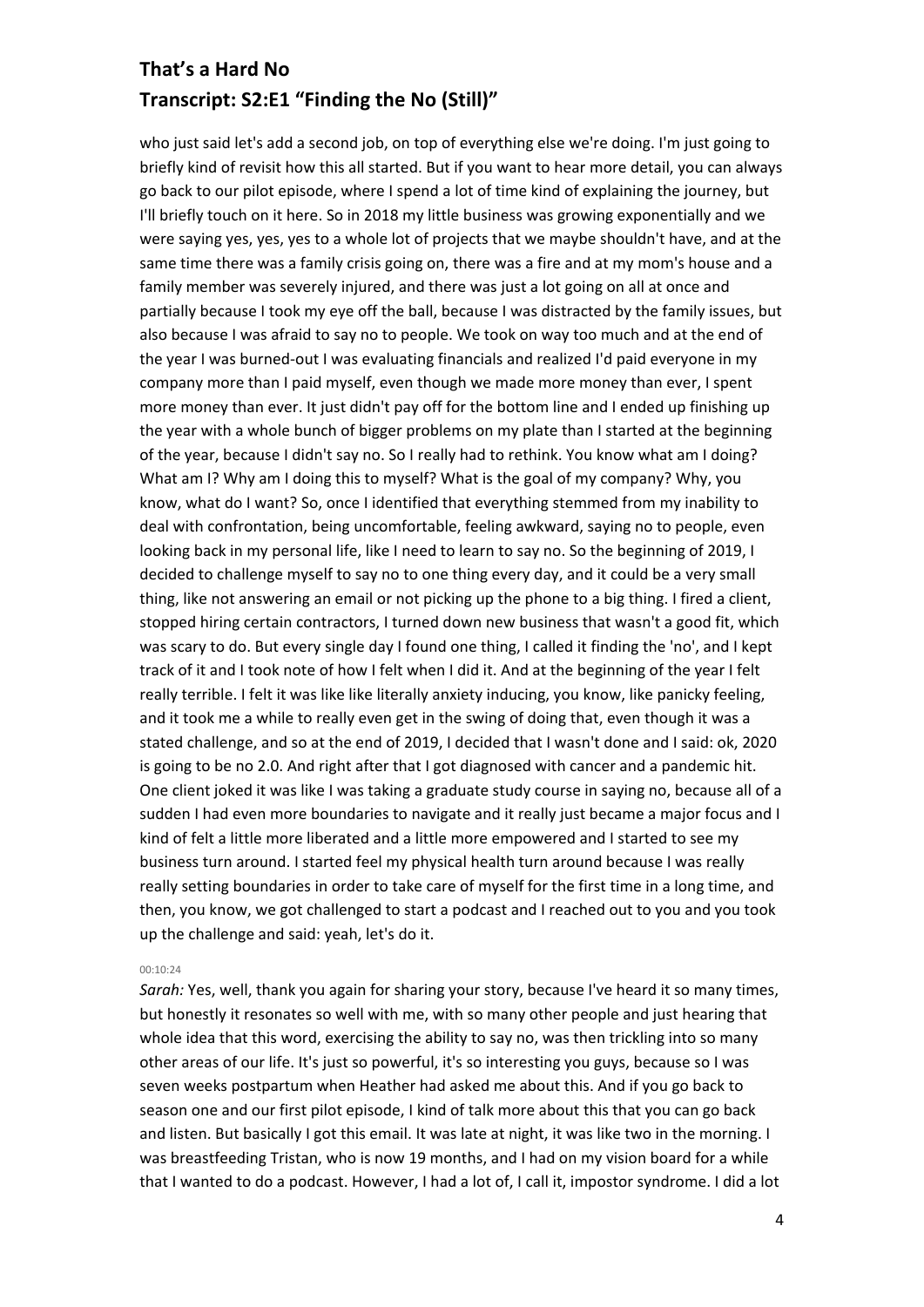of fear-based thinking and the fact that Heather reached out to me. I felt such a relief. It was almost this passion project, but also I felt like it was saving me from postpartum. I did not realize until my third child that I had struggled, very much so, with postpartum anxiety and postpartum depression.

#### 00:11:58

*Heather:* Do you mean you had it with all your pregnancies, but you didn't recognize it until the third time?

00:12:03 *Sarah:* Exactly.

# 00:12:05 *Heather:* Oh wow!

## 00:12:05

*Sarah:* Yes, yes, and so I have always been a type A person. I joke, I'm a recovering, perfectionist and recovering people pleaser, which I will share more about that, people pleasing is actually a trauma response, and it actually is a protective instinct which we'll park that for and we'll talk about it later. But I was noticing a lot of anxiety and when Heather had asked me to do this, I immediately said yes, because I knew that this was something that I needed for my own mental health, but also I wanted a platform that would allow me to help other people know that they aren't alone and to reach more people. So immediately, you know, Heather and I got started on this and it was one of the best decisions that I made. I also feel like doing this podcast I have recognized more and more in my therapeutic work, again how I spoke in the beginning, that boundary setting is a skill and generationally and societally we have been conditioned a certain way. This is a skill that we have not been taught. Maybe it hasn't been modelled to us. So as we reflect on the past, it's never to shame or blame or judge or criticize, but just to recognize. Oftentimes we have this lagging skill.

#### 00:13:37

*Heather:* Even societally. Not only are we not encouraged, we are discouraged from saying no, we're told yes, you can have it all or how you need to work harder and you need to hustle to have it all like, come on, it's you know it's it's unrealistic.

## 00:13:53

*Sarah:* Well exactly, and so I was definitely feeling burnout. I was feeling resentment. I was feeling that I don't know any mom's out there, like I just wasn't feeling myself and I didn't know why. And then, as I started to recognize, I was saying yes to things that I felt I should rather than things that were in alignment with me. It was then that things truly started to change. I remember sitting down with my husband, Justin, and just telling him like: I want to work. I am very career driven, you know, identifying what my goals were and how, collectively, how him and I could get to a place that we both felt fulfilled, and so a lot of that was delegating things, recognizing that I did need help and being able to say that without judging myself and giving myself permission to do that in setting boundaries, you know, with certain relationships, in order to do this podcast, I had to say 'no' to certain things to allow room for this.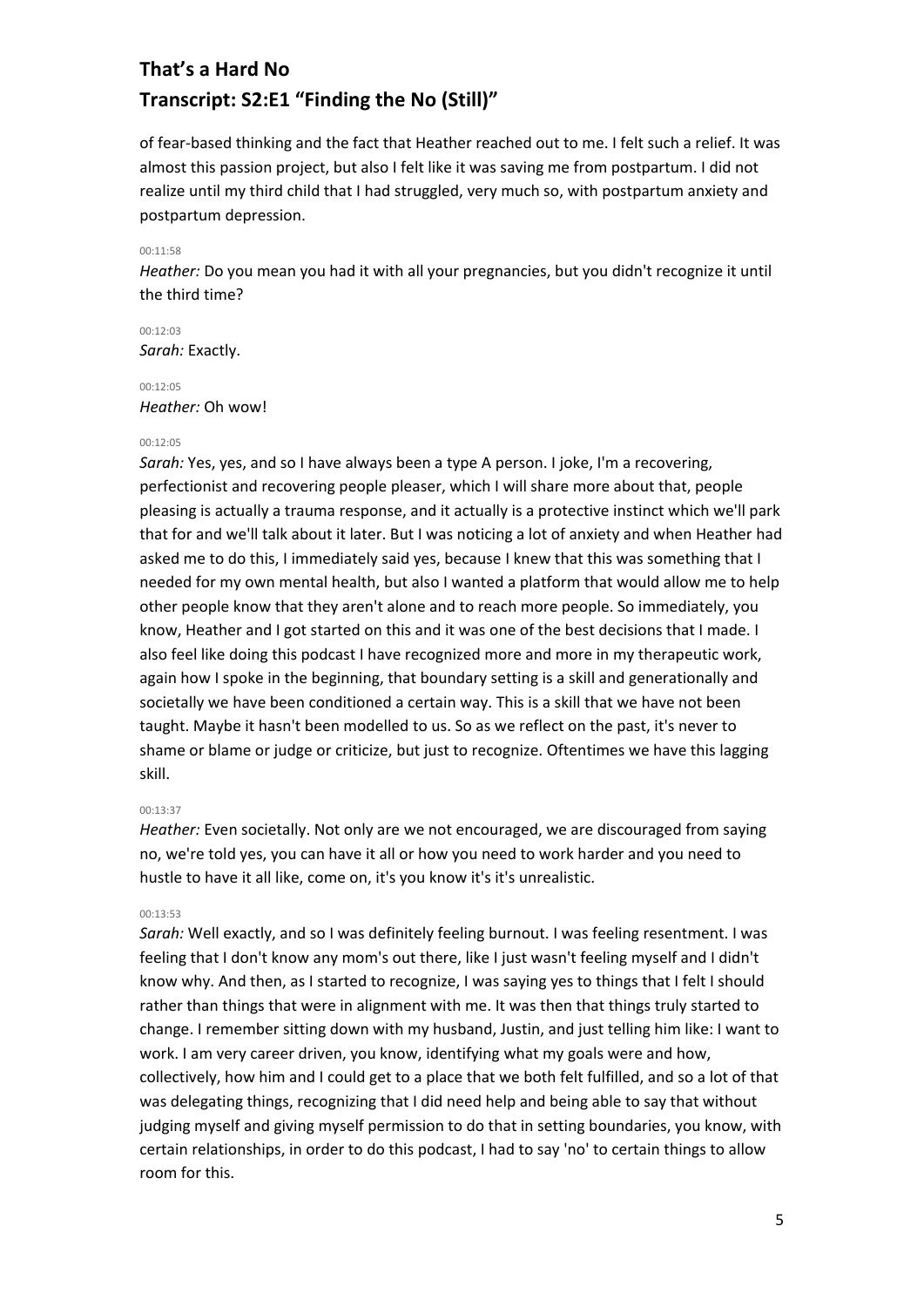## 00:15:04

*Heather:* Oh yeah, it's a lot of work. We have to block a lot of time, and so I should give everyone a little behind the scenes info. We've built a team for season two. We have our producer marketing coordinator, extraordinaire Maura, who is the glue that's holding us together. We have our producer, Noah, at Evergreen, that is supporting us, and we just determined like we couldn't do it all. And you know we had to set those boundaries, give ourselves boundaries, and respect our time.

## 00:15:34

*Sarah:* I want to like piggyback off of that, because it's so interesting. When you see final products, again, you see like the highlight reels on social media. You don't see the behind the scenes, and so Heather and I noticed yes, we were passionate about what we were doing, but also, I mean it was a very first season trying to, Heather was doing all of this editing, you know, trying to get content together. There was just a lot.

# 00:16:04

*Heather:* Yeah

#### 00:16:05

*Sarah:* And so, when I think of and when I talk with clients, I use some framework from growth mindset and part of what they talk about is FAIL, first attempt in learning. So we failed forward. The first season we sat down, we had a very candid conversation and I think it's important to also note that Heather and I had developed a relationship that we felt safe, sharing with each other some of the struggles that we were having, being very honest and open and it takes time to develop that.

#### 00:16:40

*Heather:* Yeah.

### 00:16:40

*Sarah:* But we, you know, we both laid it out there and then recognized we still want to pursue this. So let's put our heads together, and what do we need to do?

#### 00:16:50

*Heather:* Yeah, how do we show up better? How do we make this even better? How do we provide the best content? We possibly can, the most helpful content, without killin' ourselves? You know.

00:17:02 *Sarah:* We needed a village.

## 00:17:02

*Heather:* We needed a village, and don't you remember this, Sarah? But at point we were texting back and forth and you texted me and you said on a scale of one to ten, how committed are you doing season too? Because I think you were worried 'cause you could see how tired I was, how mean it was a lot of work to do, the editing and the website and the social and all the stuff, as well as the content and everything. And I said, you know, 10, we just have to figure out how. How do we do it? So you know, now we've built our village, we're back. Hopefully our sound production will be better quality, more consistent. We've got Maura helping us do a bunch of things and specially keeping us on social.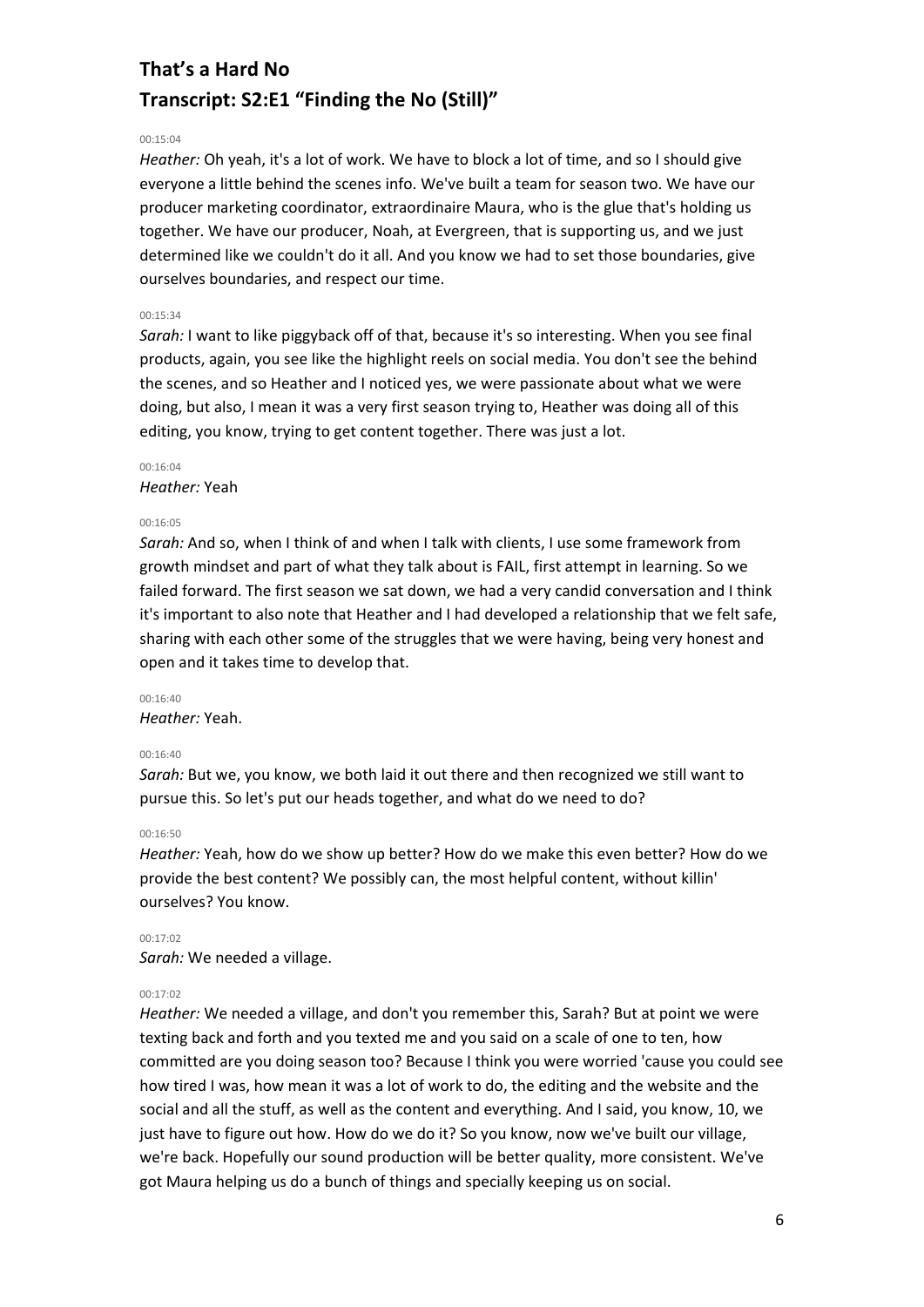# 00:17:40

*Sarah:* And this is just a little plug for any of you out there that you have attempted something and then you realized, man, it's not working the way that I want. Press pause, reevaluate and if it is still something that you want to do, continue to do it looking through another lense, but also give yourself permission to change your mind.

# 00:18:04

*Heather:* Right, absolutely, and there was a moment where, like well, do we really want to keep doing this? Do we have it in us, you know, and that was a fair question.

## 00:18:11

*Sarah:* And bringing in, you know, my fourth child, which I can't believe, Justin and I, we just planned a trip for August and we had to pick our jaws up off the ground when we were like 'family of six'. We're like, oh my gosh, but you know I really had to reevaluate and Justin and I sat down, and what each of us needed to support the life that we wanted and the podcast was definitely something that I wanted to do. So just know that Heather and I are here to serve all of you and we've had to set boundaries and say no to things, so we can best show up for you.

## 00:18:48

*Heather:* Yeah! So the theme of saying no will be the same, but I think our approach is going to be a little different because we have a team. Maura is helping us find these amazing guests, and so we're going to be really talking about indepth topics related to boundary setting with experts. It's going to be a little less personal narrative and a little more like practical indepth tips to help people build that tool box so they can, you know, strengthen the muscles and practice saying no and and really think about what they're doing in their lives and be mindful.

#### 00:19:25

*Sarah:* We've done a lot of background work to ensure that the people that are coming on, they are educated in, in their field, and so we want to make sure that we're giving you professionals and people that have lived through things, but then also have the educational background.

## 00:19:44

*Heather:* Correct, let's talk about some of the topics we're going to cover. I know one you're very passionate about is how physical health relates to mental health, or gut health equals brain health and things like that.

## 00:19:55

*Sarah:* Absolutely a big one too, is social media. I think we are just flooded with social media right now and so being able to set healthy boundaries around that, when are appropriate times to use it? How do we know if it's effecting our, our mental health?

### 00:20:14

*Heather:* Yeah, another big one, I know for you and me personally, is just entrepreneurship and mental health. It's hard. It is hard to walk away from my desk at a certain time every day, because the work never stops, it's always going on, and so how do you set those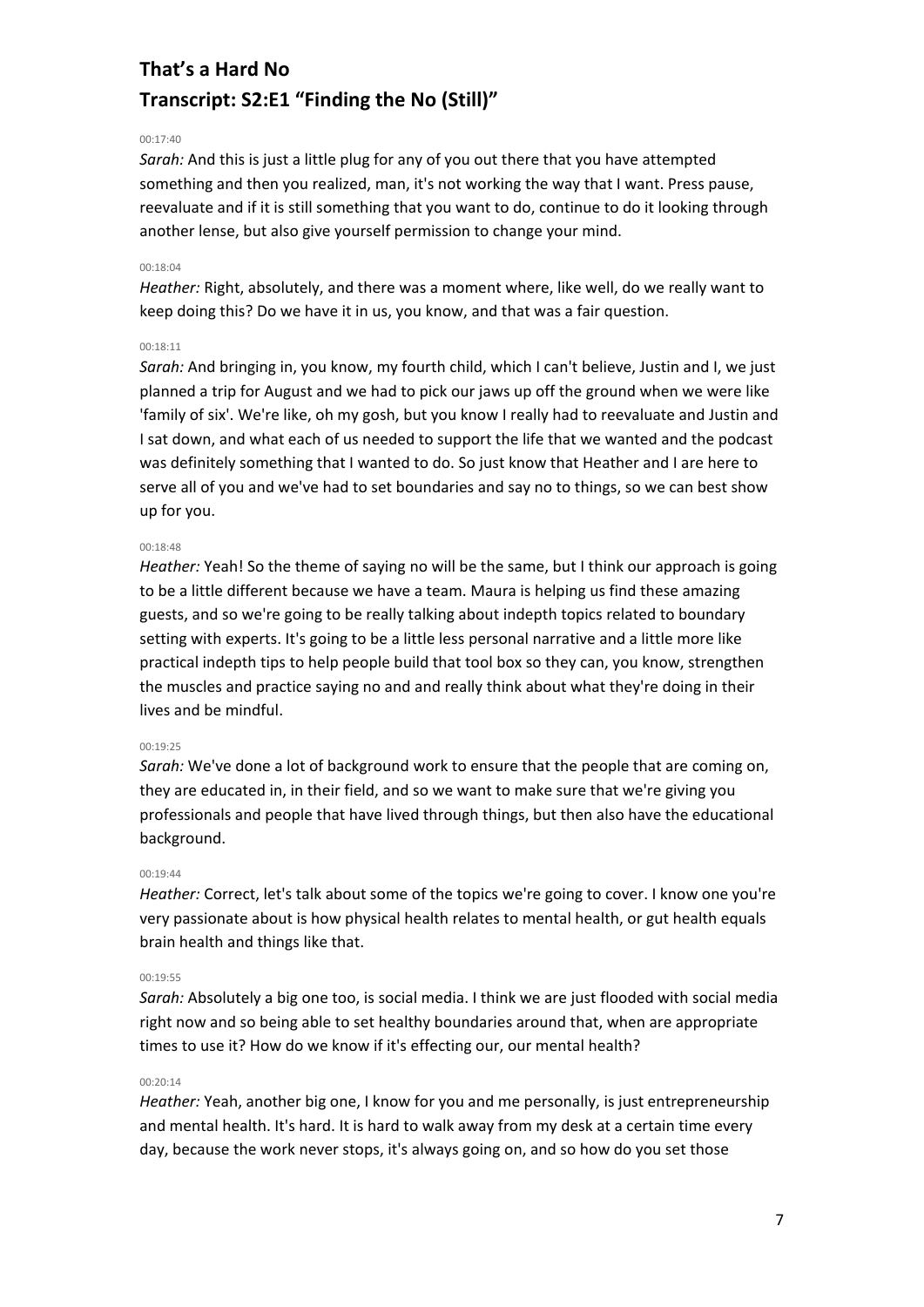boundaries and how do you, how do you navigate everything that comes with being a business owner?

#### 00:20:33

*Sarah:* Motherhood across the lifespan I am very passionate about. So, whether you are trying to conceive, you are prenatal, postpartum, in the thick of motherhood, that is something that I'm very passionate about and something we'll be educating listeners on more.

## 00:20:51

*Heather:* Right, and then boundaries and finding balance around complex needs, certain health issues, chronic illness or pain. There's a lot of self-care that has to happen.

## 00:21:01

*Sarah:* Trauma is going to be a big topic as well as addiction, addiction I am not trained in, when we talk about trauma and I will be elaborating on this more. But you have your capital 'T', trama and your lower casE 't', trama. So trama is not always this horrific event, something that has happened to you, but understanding that trauma is what happens within you and especially when we lack boundary setting, it can create this internal conflict, which can be very traumatic.

### 00:21:36

*Heather:* Yeah. So another, another big topic we hear about a lot right now with a lot of people, is burnout. I mean speaking of trauma, I mean we, we basically are starting year three of traumatic global pandemic. It's traumatic. It's, it's really hard, it's affecting every part of life and a lot of people are really burned-out and they're re-evaluating their lives and their jobs and where they live. And you know how do you navigate? How do you recognize burnout? How do you take care of yourself to get over it? You know how do you prevent it? Things like that and even small things right, Sarah, like even just the day-to-day small things, of just getting in the mindset of feeling ok about saying no to something, even if it's like a little playdate invitation or something like. Every woman I talk to about this, some men too, but mostly women. Every woman I talked to about boundaries, says they struggle with this, it's it's this, Oh my gosh, let me tell you, oh yes, that's me too, like every single person I talk to. So I think I mean we're going to hit a whole lot of different topics, but everything's going to touch on this difficulty with setting boundaries.

## 00:22:45

*Sarah:* And it's a lot of unlearning that is going to have to happen in order for us to learn what it is that we want, and so again, it's not always so much. I have to say no to this. What do I have to say no to to leave room for the yes that I want and, as we were re-evaluating back on season 1, one of the things specifically that I also want to provide, is we are going to be providing minisodes and really helping you guys understand, how do I find a therapist? How do I know if I need therapy? What do I do if there's, you know, a loved one? How do I approach that conversation? So a lot of these very practical tips and strategies, but things that you guys can really apply. And we're also, we're very, very open to feedback and serving you in the best way that we can, and so we would really encourage you to make sure to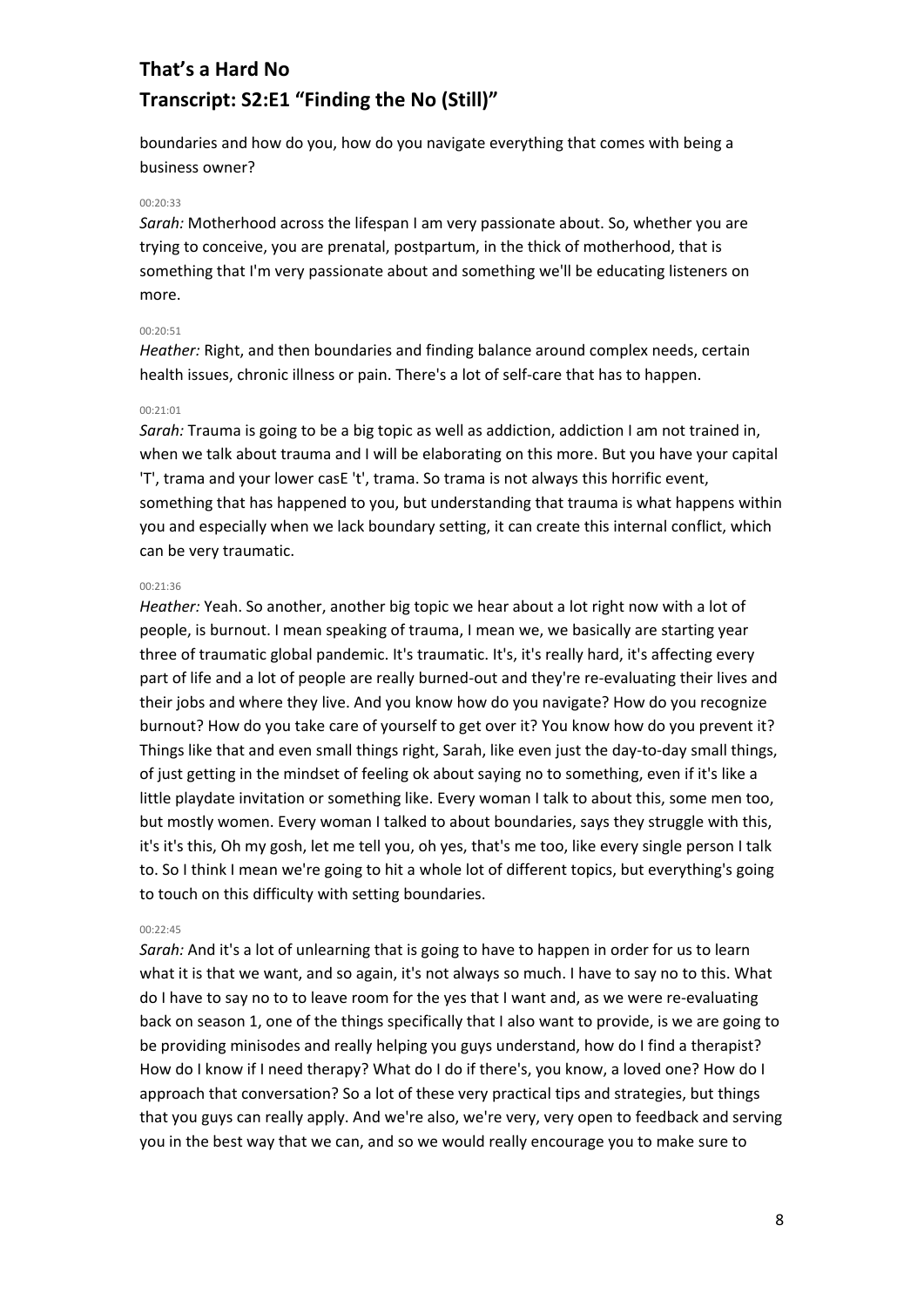follow us and get in touch with us on social. We have our handle @HardNoPodcast on Instagram, Facebook and Twitter. We'll be right back.

# 00:24:36

*Heather:* And we're back, so, Sarah, let's go back to boundary setting 101 and talk about finding the 'no' daily challenge and also just a little bit more where people can get information about boundaries if they want to start thinking about it. And then I have a little idea about decluttering. So the first thing I want to encourage everybody: if you haven't already go to our website, there's resources page and the first section of that there are some downloadables, and one of them is called our 'no' score sheet, and this is little helpful worksheet that you can use. You can pin it on your bolting board or stick it in your binder, wherever you kind of keep your daily notes, and literally challenge yourself to find one thing every day to say 'no' to, it could be something you shouldn't eat. It could be someone asks you to do something and you're not really feeling it. You know it's okay to say 'no' if you just don't want to. That's OK. You don't have to have an excuse.

#### 00:25:36

*Sarah:* And there's a lot of research behind this too. This is one of those, you know, brain exercises, that the more that we can bring our awareness to it and the actual tracking and then, as Heather mentioned in her journey and the score sheet also has this same concept is saying the 'no', identifying what it is and then following it up with. How did you feel?

#### 00:26:02

*Heather:* Right. And at first those little 'no's' might feel really awkward and uncomfortable, and that's okay because, as Sarah said, it's, you're building a muscle, you're developing a skill and it's not always going to be elegant at first. I mean that first year when I was saying 'no' to people, I kind of stumbled and fell. I insulted a couple of people, hurt some feelings. I mean, it's just I was learning, you know, and I had to give myself grace and say, well, okay, I could have done that better, but now I know.

#### 00:26:32

*Sarah:* And sometimes in our mind, we think it's much more of a big deal than it actually is, and so then also being able something that we may have been anxious or worried or scared or nervous about, we recognized 'Wow' like that really wasn't as big of a deal as we thought.

#### 00:26:49

*Heather:* So this little score sheet has little places for you to write them in. You know the the day of the week, what your 'no' was, how you feel. It also has sort of little lists of types of 'no's' and ways to say 'no'. But you could also keep track if you have a planner you write in or if you have a little tracker app on your phone. There's lots of habit tracker things. However you do it, just try to find one thing to say 'no' to, and I'm going to give you a little secret that I haven't really told anybody about of one of the ways I made myself say 'no', even when I was uncomfortable. I have two friends and I really admire and respect them and they're very good boundary setters. And so when I was in a situation where I was like, I feel like in my gut sick thinking I'm going to say 'no' about this, I would say: well, what would they do? What would so and so do? If she was in my situation I don't think she'd have a problem saying 'no', she'd stand-up for herself, and I was like: well, okay, if she can do that, I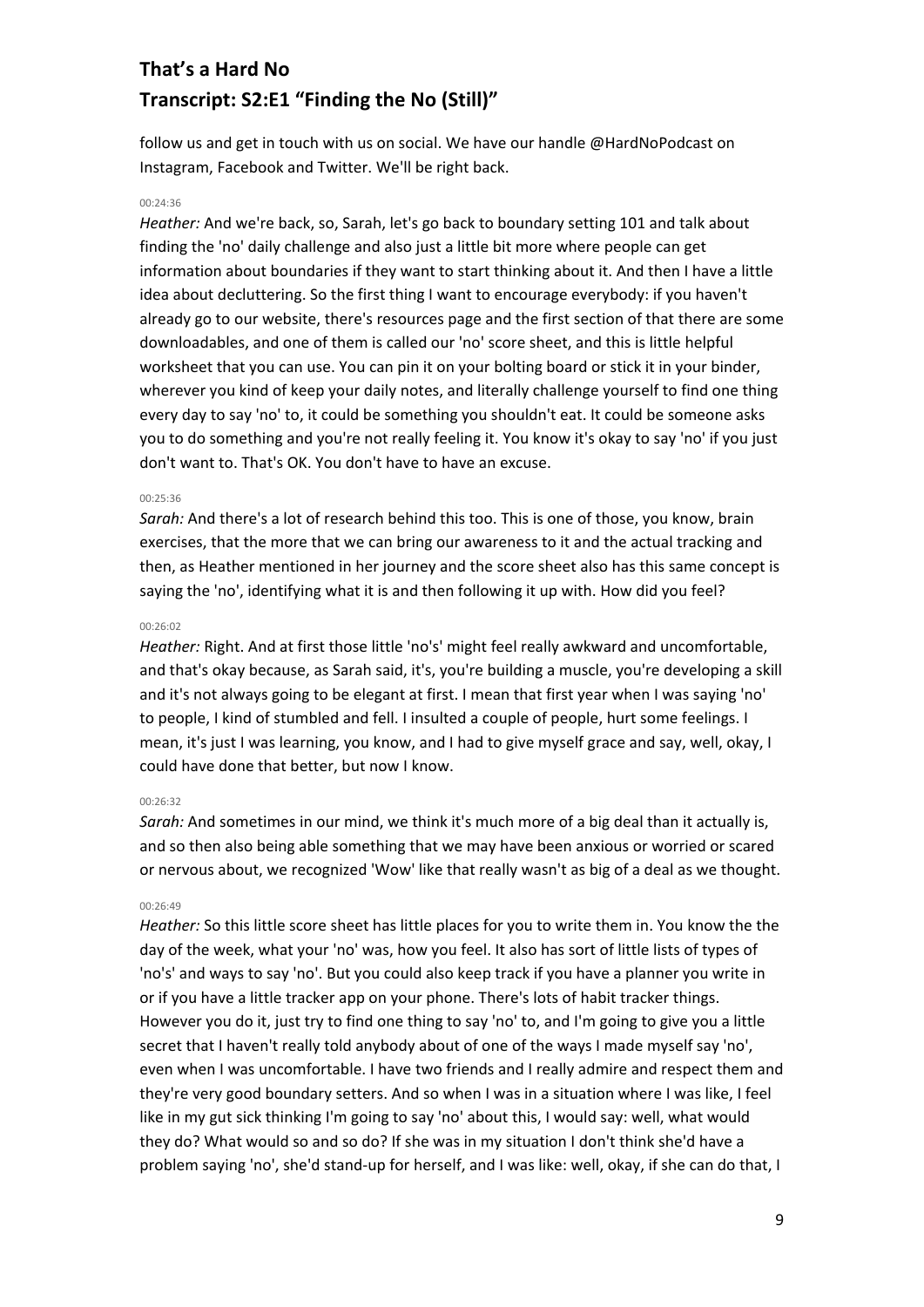can do that. I don't know if there's a psychological term for that, but it was kind of getting outside of myself and realizing you know other people can do this. If they can do it, why can't I do it?

### 00:28:03

*Sarah:* And it's externalization, so externalizing it.

## 00:28:06

*Heather:* Is that what that is? ok.

## 00:28:07

*Sarah:* Yeah, and what you can do, and if you do, listen back to season one. I talk about this, but I have a shitty committee that meets in my head.

## 00:28:20

*Heather:* Yes! The shitty committee is back!

### 00:28:20

*Sarah:* And then I have my positive posse. And so you can create these kind of characters and you know someone who is really good at setting boundaries and is really empowered. There's a technique called the empty chair technique, and basically you can talk to that person and so you know, asking them for advice, what would they do. But just again, bringing your awareness to that pattern of thinking. Is this pattern of thinking serving me, getting me closer to those yes' to where I want to be? Or is this pattern of thinking actually making me feel paralyzed? Or it's debilitating.

## 00:29:02

*Heather:* Do I resent it? Do I resent? Am I going to resent doing this thing that I said yes to, or am I agonizing, laying awake all night, wondering, "why did I say yes to that thing?" and "I really don't want to do it", and you know you have to listen to your gut.

## 00:29:17

*Sarah:* And I also love, I tell clients this all the time: play out the movie, just play it out without judgment, without criticism. Play out what the movie would look like if you did say 'no' to that thing. What could that look like and how would you handle that? What if you went against what it is that you want? How would that feel? What would that look like?

## 00:29:39

*Heather:* Yeah, and you know, I've had a lot of conversations lately with a lot of people relating to the COVID situation and the boundaries they have to set, and you know family members resenting them. I've, I've even encountered a little bit of that and it's hard. It's hard to navigate some of this stuff and one of the things I remember saying to someone recently was like: well, if someone is mad at you because you're choosing to take care of your family and protect yourself, and they're mad at you, is that reasonable? Is it reasonable for them to be mad at you for that? So you have to learn that sometimes people aren't going to like when you say no. I mean one of the things I came to terms with as a business owner is like every day, no matter how nice I am, how accommodating, how fast, how hard I work, someone's going to be still waiting for something from me or mad at me and I can't really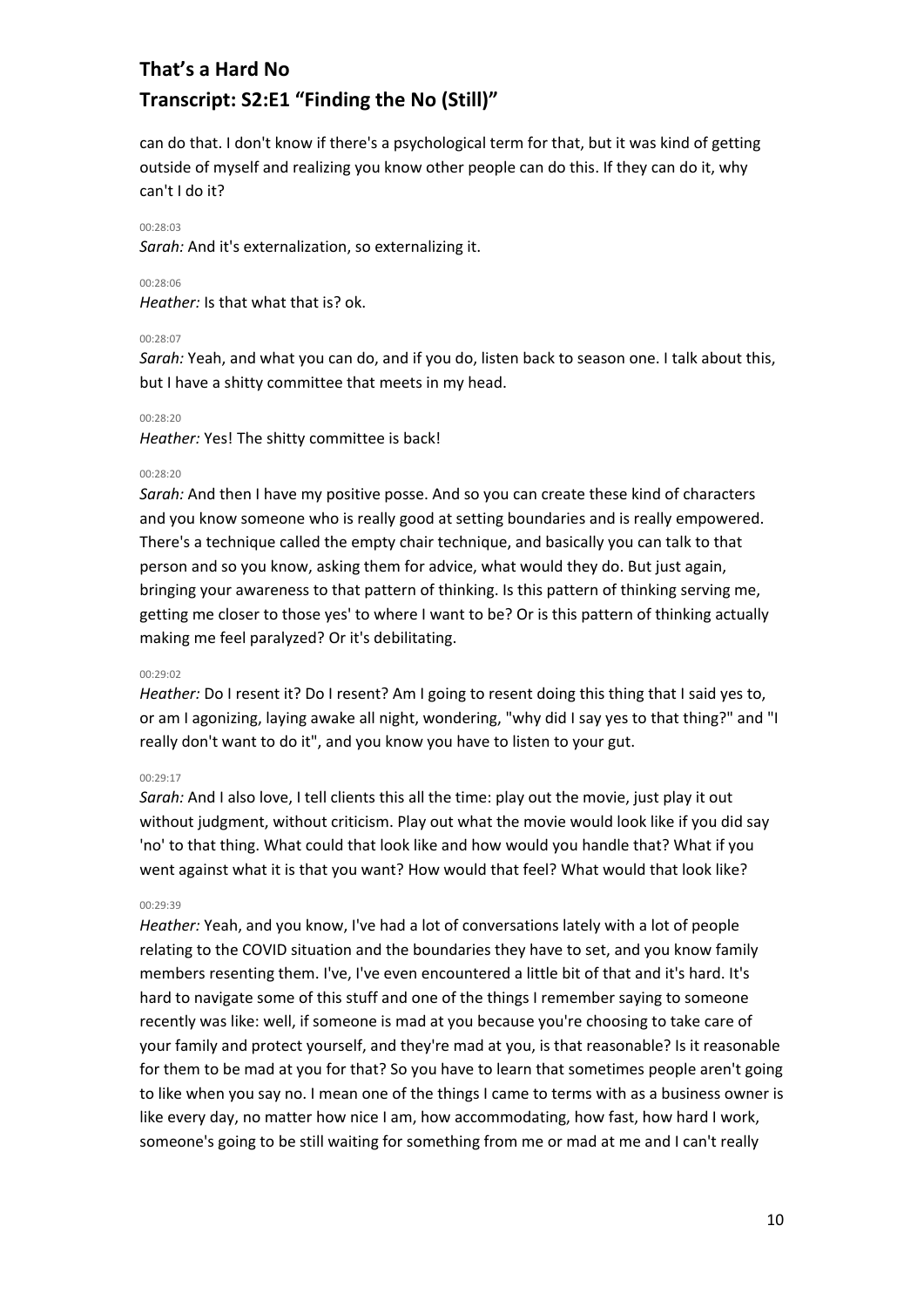control that. So it's learning to just be OK with saying 'no', and that's why you have to do it every day. You have to build that muscle.

### 00:30:40

*Sarah:* Exactly, and I don't know about you, but 'no', I mean it's two letters, it's one word, and so often we think these simple things should be easy. Simple doesn't mean easy, but we can get to a place where it doesn't feel so intimidating. So Heather, I am curious because you shared a tidbit with me that I have started to apply in my own life.

00:31:08 *Heather:* Oh good!

### 00:31:08

*Sarah:* And I know we've talked a lot about again these multiple tabs open in your head that this physical clutter can lead to mental clutter. So will you share your your hack?

### 00:31:22

*Heather:* Well, let me let me back up for a second, so I was feeling really burned-out and over stimulated with just this barrage of stuff coming at me all the time. So I've severely limited my social media, severely limited my news media to a very specific amount of time and where I get that information from, because I just was feeling and correct me, if I'm wrong, Sarah, I was just feeling really, I think, burned-out well like overstimulated, like just too much coming at me and I couldn't handle it. Is that burnout?

## 00:31:53

*Sarah:* Well, I'm going to pause for a second any time that you are feeling an intensified emotion. So if you think of emotions like a thermometer, the more heightened our emotion, the hotter our temperature. It's like our check engine light is going off.

# 00:32:08

# *Heather:* Yeah!

#### 00:32:09

*Sarah:* So I really want you to honor that feeling, over stimulation is so real. Overwhelm burnout, so check engine light goes off and then do a brain dump or just identify what's underneath the hood.

#### 00:32:26

*Heather:* Yeah, what's stressing you out? You know? So, as you can tell, Sarah has all the theoretical academic knowledge and I'm like: what are you stressed out about anyway, so I really identified, I was just getting too much stuff and a lot of it was coming via email, and so I saw this little tip and I tried it and it's just so easy. So basically go into your email, go into the search bar and search on the word unsubscribe.

#### 00:32:54

*Sarah:* You guys I did this.

#### 00:32:57

*Heather:* And it's incredible right you're like holy cow. How was I subscribed to all these different newsletters?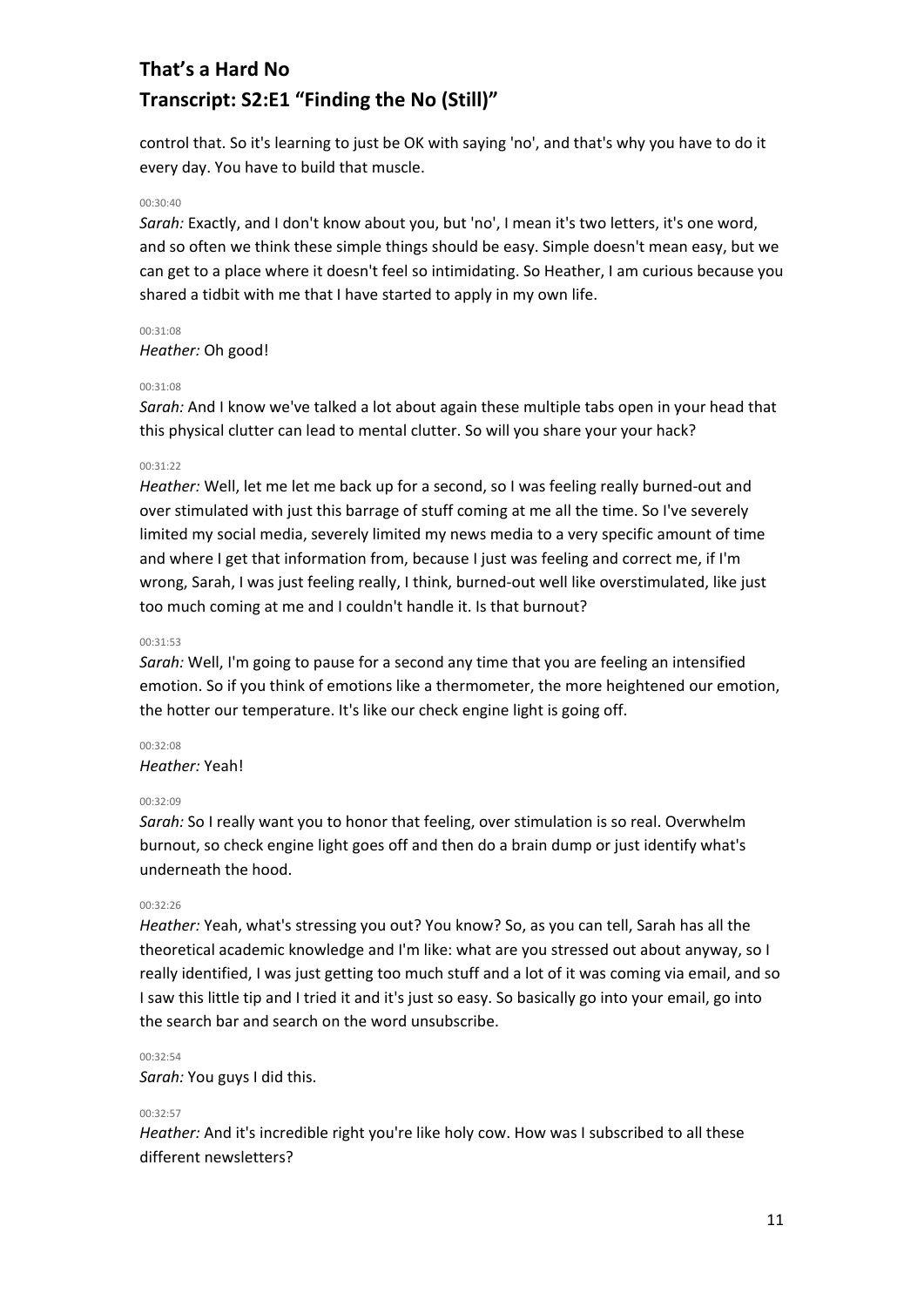00:33:02

*Sarah:* I just didn't even know that you could search unsubscribe and then all of these things that somehow subscribe to just show up.

# 00:33:11

*Heather:* Right, like every shoe store target, everything from way back like it's amazing, they just clutter up your email. So, so once you search on unsubscribe and they're sitting there, you just start at the top and you know, DSW shoe warehouse, whatever you open up, that first one, scroll down to the bottom, click on subscribe and then delete all those DSW shoe warehouse.

00:33:38 *Sarah:* This will be on your 'no' tracker.

00:33:40 *Heather:* Right.

00:33:41 *Sarah:* I'm saying 'no' to subscribing.

## 00:33:44

*Heather:* And it can be, I mean, when you see how many there are, it can be daunting and you're like 'This is going to take me hours'. Honestly, I spend five minutes a morning. I have like a little routine. Where I come, I have my coffee, I sit-down I open the New York times, I do the mini crossword, do the the word bee. I spend five minutes deleting emails and unsubscribing from emails and then I'm just like slowly cutting down that volume of stuff.

## 00:34:10

*Sarah:* And I love that you said five, because as you guys continue to hang out with us, I am all about using my hand as a tool.

00:34:20 *Heather:* Yes, she is!

## 00:34:20

*Sarah:* and so, even if you can't do five minutes, unsubscribe to five things.

# 00:34:27

*Heather:* Yeah, yeah, it's it just takes a few minutes and then it's like you're you're doing something proactive, right, instead of just ignoring. I guess one of my things I've identified is I avoid conflict or avoid problems, but then the stuff's just accumulating and getting bigger and bigger and bigger and you end up having a, you know, a more traumatic situation in the end. So yeah, I'm really working on that and so I'm trying to think of. You know, what are the proactive things I can do to kind of declutter my brain, and so that's my little tip.

## 00:35:01

*Sarah:* And this could also be something that you do in regards to unfollowing people on social media. If you're noticing that you're again check engine light is going off. I'm not feeling great when I'm you know, seeing this content. Do a quick audit of what are things in your life? Are their contacts in your phone? Are there, you know handles on social media?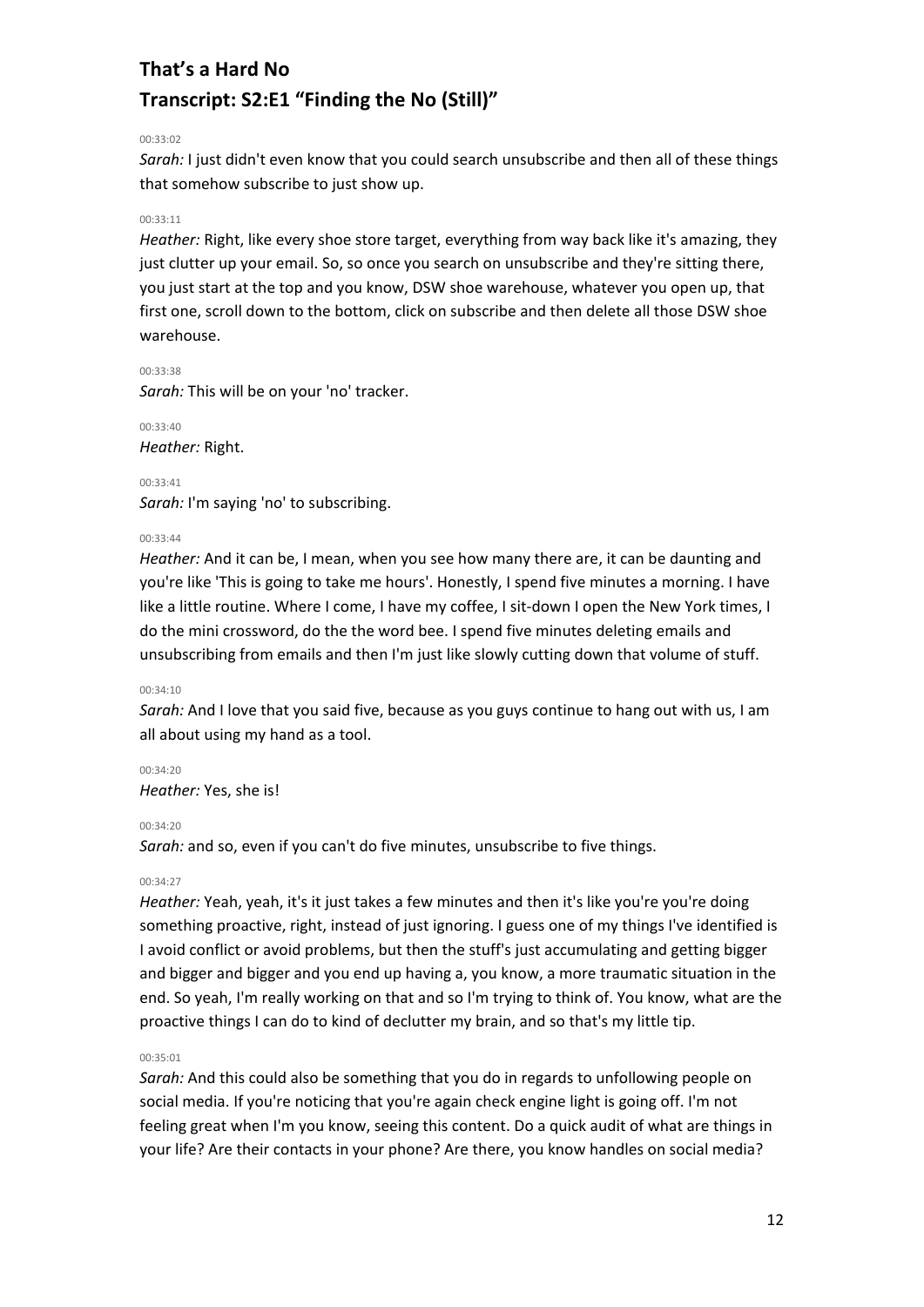You know, are there pieces of clothing? Whatever it is. That is just not, I don't want to use Maria Kondo's ya know, does this spark joy?

# 00:35:32

*Heather:* Spark joy, yeah.

#### 00:35:34

*Sarah:* If it's, if it's not in alignment with what you want right now, and you have permission to change your mind, start with five things. So, speaking of social media, I have been asking followers to share some of their questions for our podcast and we've gotten some really, really great questions. I would love to take a few minutes to answer some of those.

#### 00:36:01

*Heather:* Yeah, thank you for doing that, Sarah and and listeners, part of our plan for this season is to be much more interactive. We're here for your questions. We want to bring you information that you really want to hear, so keep sending us questions, whether it's through social media or through our website. We want to hear 'em, so here's one: how do I navigate an argument with my spouse when his immediate reaction is avoidance? oof.

### 00:36:30

*Sarah:* That's a tough one, that's a really tough one, but it's also very common. So I have extensive background in marriage and family therapy. I am trained in couples work and this idea of this pursuer/distancer dynamic. The framework comes from John Gottman, who he provides research-based approach to relationships. You can always look him up, but basically this is not uncommon. What happens is that oftentimes are upbringing, we learned this growing up from our childhood, and so if you're noticing this dynamic of I'm constantly pursuing, and then there's avoidance or there's distancing. My encouragement is to just really use 'I' statements to when the timing is right we want to ensure, as I talked about earlier, our emotional temperature when emotional temperatures are heightened, this is not a good time to have a conversation, but it is important to also not feel dismissed or that your needs are being minimized, because that can absolutely lead to resentment. So my encouragement, if you're noticing there is a topic of conversation that you want to have in your spouse is not being attentive, you can actually write them a letter. You can write to them on what it is that you want to say. You can also sit-down with them and just let them know. Listen I, again, using those 'i' statements, I just want to bring to your attention something that has been bothering me. This is a topic that is difficult to talk about, however, I want to continue to grow together. It's important that we use also a lot of that 'we' language so that we can remember when a conflict is arising, we are to work together rather than against each other. Any time that you use the language of 'you'. "You keep walking away", "you keep doing this", "you're not doing that" automatically, it creates a threat response to the other person, and that is then when they go into that fight, flight freeze or fawn response, and so we really want to be intentional with the way that we're delivering this information, so that it is received. But again, you know, just to keep it simple, as simple as possible, recognizing what's happening inside of you when your significant other is being avoidant, allowing your emotional temperature to lower, and then using some writing. There is so much research and you have to write it out to get it out. It can also help you to navigate the language that you want to use. Again, when I talk to couples about this, they're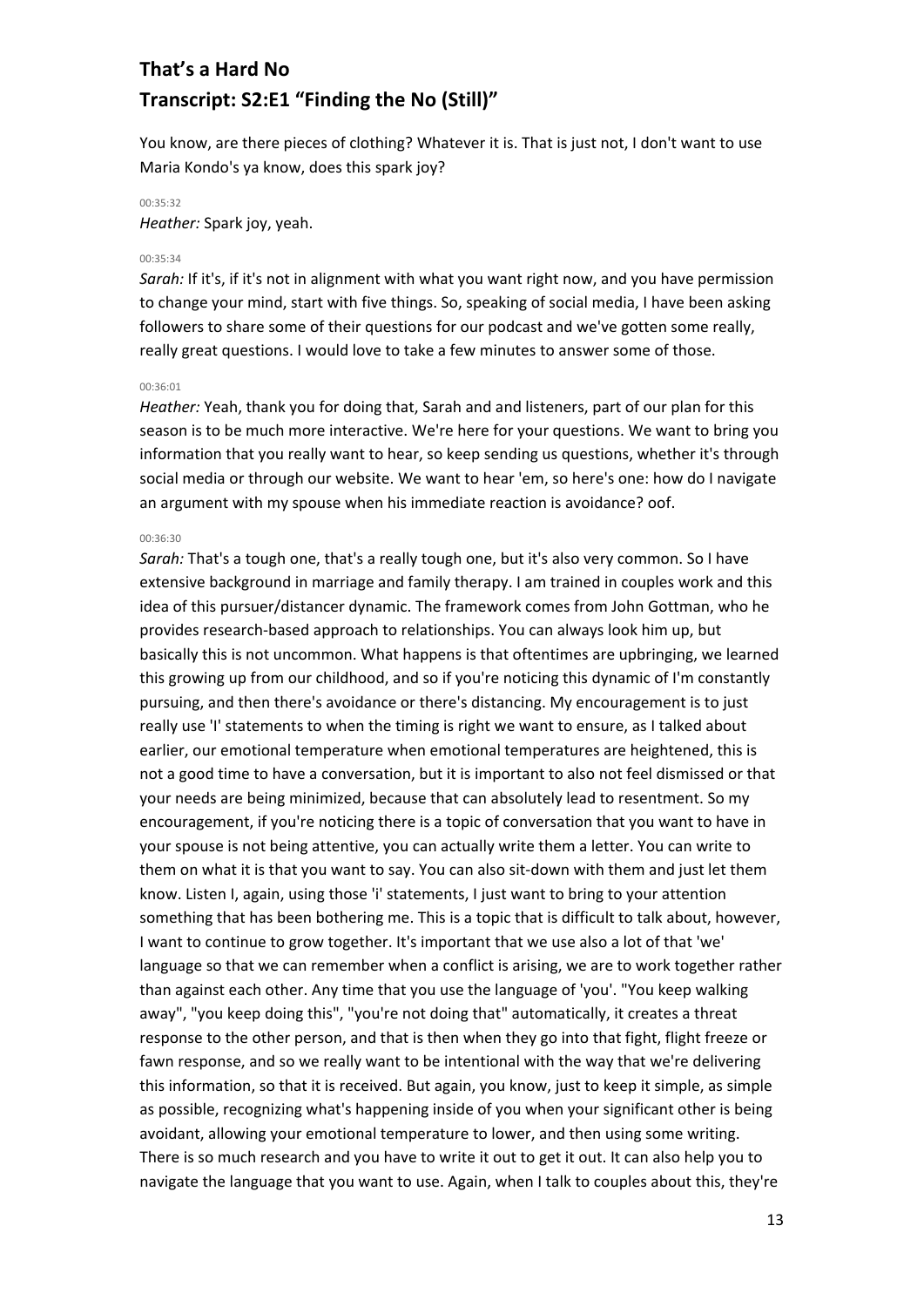like, oh my gosh, that feels like so much work and in the beginning it can feel like a lot of work to have to do that, but the more that we can exercise that muscle and practice that, it's going to start to come more naturally.

### 00:40:05

*Heather:* You know, I learned a lot from you last season. You talked about emotional temperature and recognizing that, knowing when to put a pin in it, come back and use those 'I' statements. I've used that worksheet that's on our website. A couple of things I'd love for you to elaborate on: Fawn response. I've heard fight, flight, freeze. I've never heard Fawn, so I'm very curious about that. One of the things I've done is when temperature was high. I said: let's let's come back to this. I want to talk to you about it tomorrow or whatever. I would sit-down and write it out and I didn't necessarily then hand the letter over or read it verbatim, but it just helped me organize my thoughts and also just kind of like dump the anger out.

#### 00:40:49

### *Sarah:* Absolutely!

#### 00:40:51

*Heather:* And just get it out somewhere, and then, and at least then, I could clarify what is the problem, what is it I need so, that I was calm and I actually had kind of thought through the issue before opening my mouth.

#### 00:41:03

*Sarah:* Absolutely, absolutely so, I just want to very briefly share the brain and body connection. So what happens when we get triggered is it activates our amygdala, a part of our brain that it's almost like a fire siren is going off. So if we are having a conflict and we're feeling triggered, our amygdala goes off. When our amygdala goes off, it then sends signals to our prefrontal cortex, which is all of our executive functioning. So our rationale our reasoning our problem-solving that all shuts down. Amygdala goes off our prefrontal cortex that shuts down, which then disregulates our nervous system.

### $00.41.51$

*Heather:* Our physical response, yeah.

#### 00:41:54

*Sarah:* Exactly, and so not only is our brain not able to rationalize and reason, but then our sympathetic nervous system is completely disregulated, and so that is then when we go into, there's a lot of different uses of this, some people call it the anxiety response, trama response, threat response, but we are disregulated. We then go into that fight, flight, freeze, research has recently coined a new response as fawn.

#### 00:42:29

*Heather:* oh okay.

#### 00:42:30

*Sarah:* Which is a people pleasing tendency.

#### $00.42.31$

*Heather:* Ding Ding Ding Ding! Then that's why I was like: wait a minute, tell me more.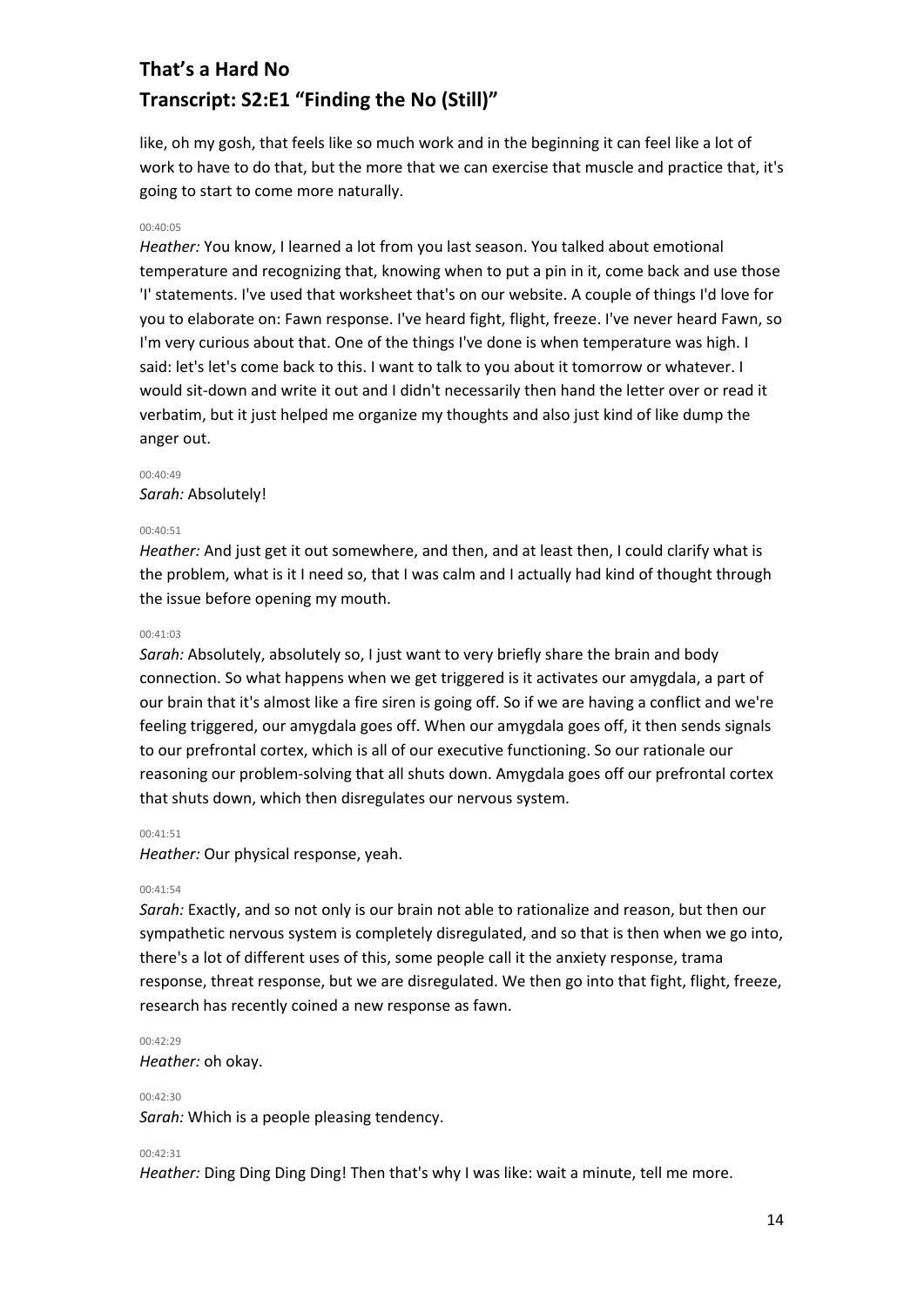## 00:42:38

*Sarah:* Exactly, but what's interesting is to not judge these responses but to just bring our curiosity to it. Because these responses actually have served us at different times in our life that sometimes that fawn response actually was a protective response. So when it comes to this writing it out to get it out, it is important to recognize that when we're in this emotional state, when our amygdala's going off, our emotional temperature is so hot, it's blacking out our executive functioning and then we're getting disregulated, our body's feeling disregulated. We don't, even though our tool box is full of tools, in that moment, that is not the place or time to be having this, this type of conversation. And so being able to recognize that is key and then being able to reflect, release it, and then repair and reconnect.

00:43:48 *Heather:* Yeah!

 $00.43.49$ *Sarah:* Afterwards.

## $00.43.51$

*Heather:* It seems to me, as I'm listening to you elaborate on that, that you know if you're in a relationship with someone and you're in an argument, it's still important to have empathy for the other person and understand you're both having this emotional, physical response and everybody responds differently. You know my husband and I came from extremely different backgrounds and extremely different family make up, and so his experience with conflict and mine are completely different and sometimes he'll respond in a way, and I just think that is just bizarre, but really it's not. It's just different, that's just him, and I've had to learn to just have empathy and remember why I'm in this relationship in the first place.

## 00:44:41

*Sarah:* Absolutely, and so, instead of "why is he responding in that way?" "why is she responding in that way right?" Help me understand what's going on for you.

 $00:44:52$ *Heather:* How are you feeling right now?

00:44:54 *Sarah:* Exactly exactly.

## 00:44:57

*Heather:* Are you ok? Yeah, yeah, I've yeah, and as I get older and mellow I'm, I'm finding. You know, I've always believed empathy kind of does a lot. It can, it can carry a lot of the load.

00:45:10 *Sarah:* Absolutely.

 $00.45.11$ *Heather:* Even more so now.

# 00:45:12

*Sarah:* This is a very loaded question, as a lot of these questions have layers.